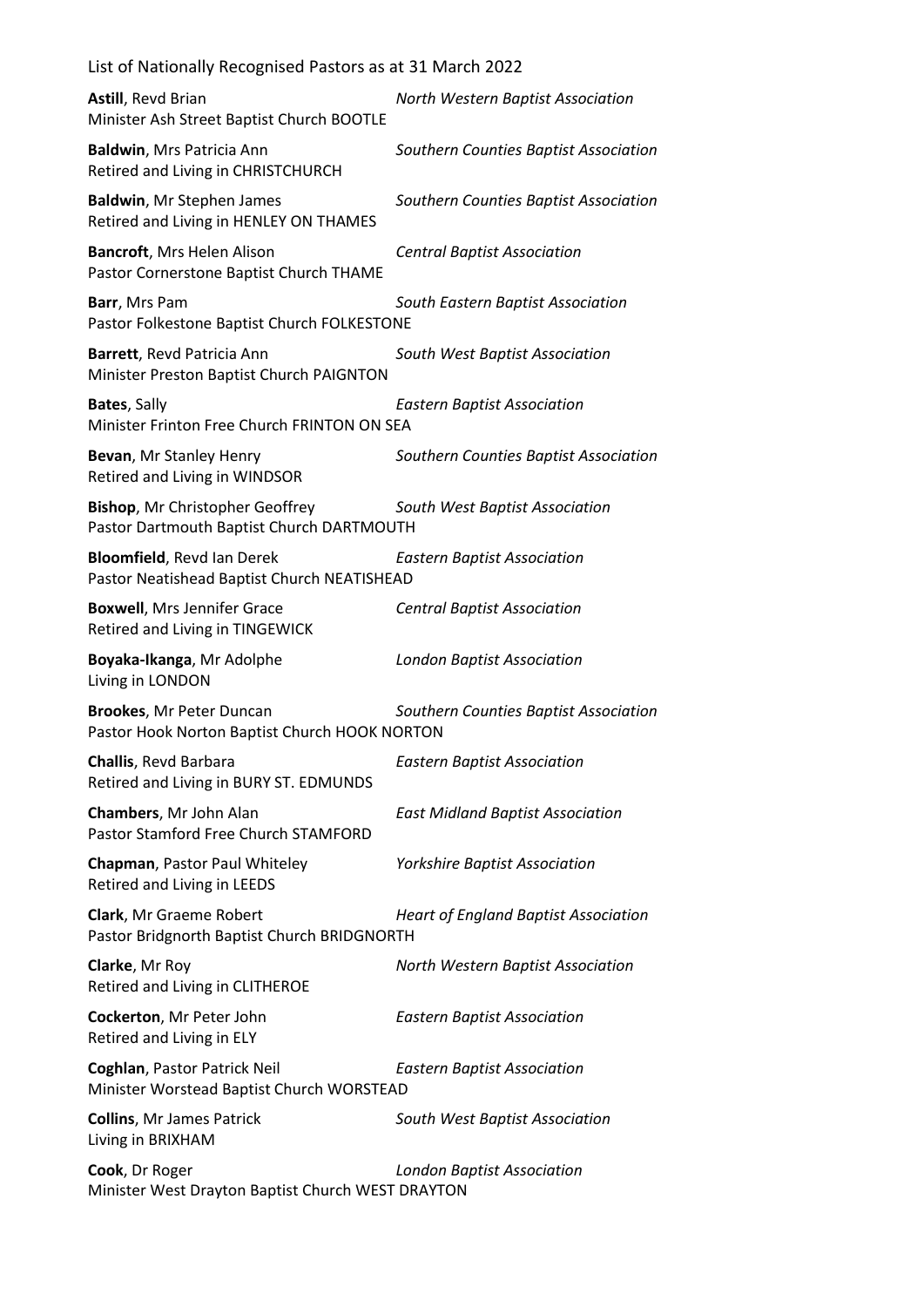| List of Nationally Recognised Pastors as at 31 March 2022                                                       |                                            |  |
|-----------------------------------------------------------------------------------------------------------------|--------------------------------------------|--|
| <b>Cooling, Mr Michael Arnold</b><br>Pastor Darnall Road Baptist Church SHEFFIELD                               | <b>Yorkshire Baptist Association</b>       |  |
| <b>Coomes, Revd Charles</b><br>Retired and Living in RADSTOCK                                                   | <b>West of England Baptist Association</b> |  |
| Cooper, Mrs Diane Evelyn<br>Retired and Living in WATERLOOVILLE                                                 | Southern Counties Baptist Association      |  |
| Crispin, Mr David Edward<br>Pastor Elm Park Baptist Church ELM PARK                                             | <b>Eastern Baptist Association</b>         |  |
| Cross, Mr Peter John<br>Living in CHATHAM                                                                       | South Eastern Baptist Association          |  |
| Culy, Mrs Helen Mary<br>Pastoral Worker Bretton Baptist Church PETERBOROUGH                                     | <b>East Midland Baptist Association</b>    |  |
| Davies, Mr Paul<br>Living in NEATH                                                                              | South Wales Baptist Association            |  |
| Dewhirst, Mr Michael<br>Pastor Skipton Baptist Church SKIPTON                                                   | <b>Yorkshire Baptist Association</b>       |  |
| Drury, Pastor Brian<br>Retired and County Ecumenical Officer Churches Together in Lancashire LANCASHIRE         | North Western Baptist Association          |  |
| Evans, Revd Kenneth Aubrey<br>North Western Baptist Association<br>Pastor Chester Street Baptist Church WREXHAM |                                            |  |
| Eyre, Mr Philip James<br>Living in ST SAVIOURS                                                                  | Southern Counties Baptist Association      |  |
| Fawunmi, Mr Adekunle<br>Living in DAGENHAM                                                                      | <b>London Baptist Association</b>          |  |
| Ford, Mrs Valerie<br>Living in POOLE                                                                            | Southern Counties Baptist Association      |  |
| Fox, Mrs Sally Muriel<br>Retired and Living in SUTTON                                                           | <b>London Baptist Association</b>          |  |
| Gooch, Pastor Peter John<br>Retired and Living in POTTERS BAR                                                   | <b>London Baptist Association</b>          |  |
| Gothard, Mrs Doreen Ann<br>Minister Priory Baptist Church HULL                                                  | <b>Yorkshire Baptist Association</b>       |  |
| Green, Mr Adrian Paul<br>Retired and Living in MALTON                                                           | <b>Yorkshire Baptist Association</b>       |  |
| Haley, Mr Antony John<br>Retired and Living in LOUGHBOROUGH                                                     | <b>East Midland Baptist Association</b>    |  |
| Hayward, Ms Ann Denise<br>Pastor Pudsey Baptist Church PUDSEY                                                   | <b>Yorkshire Baptist Association</b>       |  |
| Heap, Revd Marion Patricia<br>Retired and Living in CAMBRIDGE                                                   | <b>Eastern Baptist Association</b>         |  |
| Hedges, Pastor Peter John<br>Retired and Living in CREWKERNE                                                    | South West Baptist Association             |  |
| Hedman, Mrs Mericia Atasha<br>Pastor Penge Baptist Church PENGE                                                 | <b>London Baptist Association</b>          |  |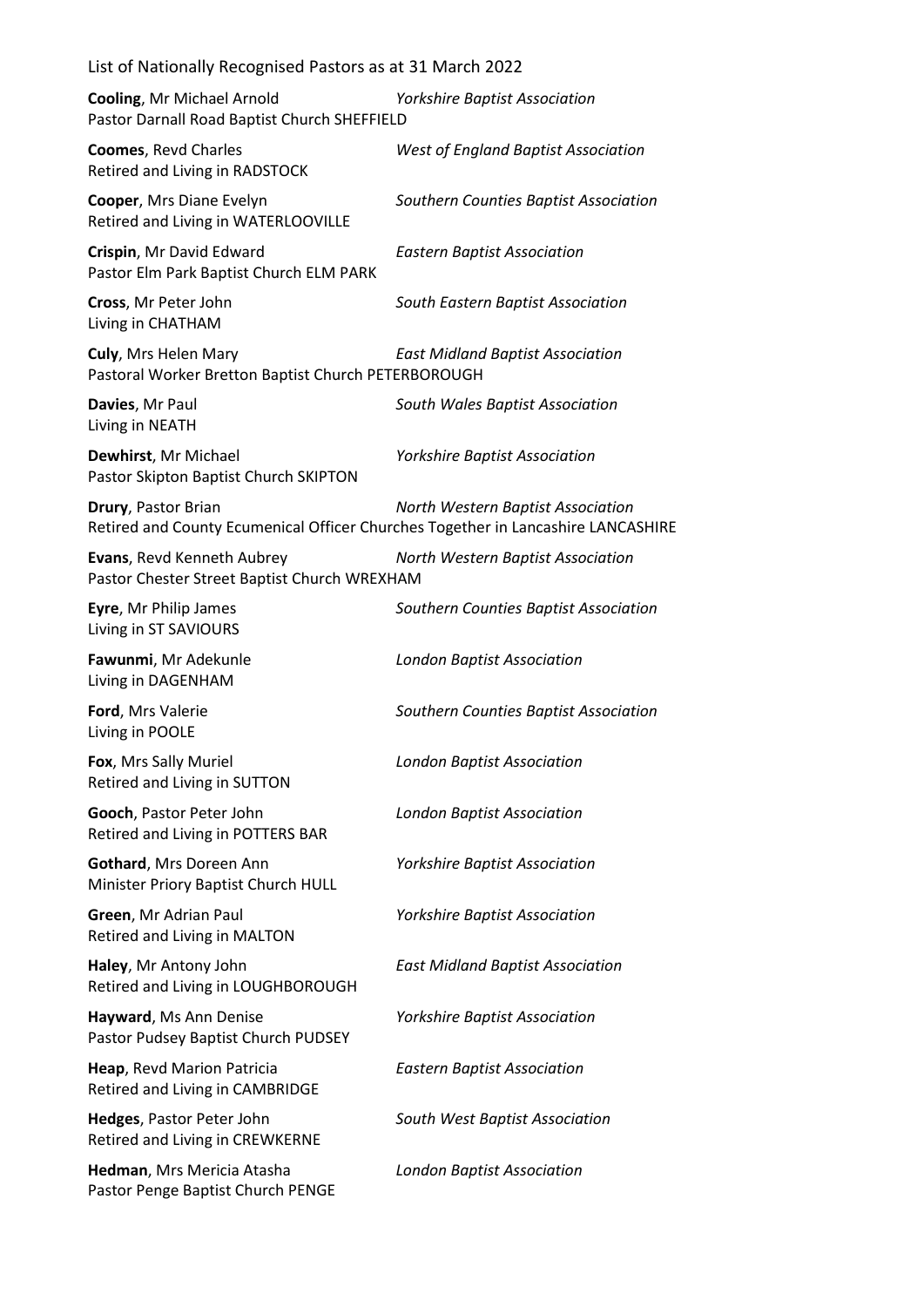| List of Nationally Recognised Pastors as at 31 March 2022                           |                                             |  |
|-------------------------------------------------------------------------------------|---------------------------------------------|--|
| Hellenbrand, Revd Joanna Catherine<br>Minister Eastwood Baptist Church LEIGH-ON-SEA | <b>Eastern Baptist Association</b>          |  |
| Hopkins, Pastor Jeremy Edwin<br>Living in WOKINGHAM                                 | Southern Counties Baptist Association       |  |
| Hughes, Mrs Mavis<br>Retired and Living in MALTON                                   | <b>Yorkshire Baptist Association</b>        |  |
| Hunnable, Mrs Emma<br>Pastor The Chapel and the School Room WOODHAM FERRERS         | <b>Eastern Baptist Association</b>          |  |
| Jones, Revd Colin Pierce<br>Pastor Gaer Baptist Church NEWPORT                      | South Wales Baptist Association             |  |
| Jowett, Mr Keith Graham<br>Retired and Living in WEST MALLING                       | South Eastern Baptist Association           |  |
| Keating, Mr Shaun Anthony<br>Minister Halcon Baptist Church TAUNTON                 | South West Baptist Association              |  |
| Kelly, Pastor Garry Owen<br>Pastor Cross Hills Baptist Church BAGWORTH              | <b>East Midland Baptist Association</b>     |  |
| Kennett, Mr John Thomas<br>Pastor Corringham Baptist Church CORRINGHAM              | <b>Eastern Baptist Association</b>          |  |
| Kimmitt, Mrs Christine Julie<br>Pastor Girton Baptist Church GIRTON                 | <b>Eastern Baptist Association</b>          |  |
| Lawrence, Mrs Kathleen Anne<br>Pastor Castle Bromwich Baptist Church BIRMINGHAM     | <b>Heart of England Baptist Association</b> |  |
| MacRorie, Revd Roderick Andrew<br>Minister Bearwood Baptist Church SMETHWICK        | <b>Heart of England Baptist Association</b> |  |
| Mann, Revd David Hudson<br>Minister Bonny Downs Baptist Church EAST HAM             | <b>London Baptist Association</b>           |  |
| Marchant, Mr John Arthur<br>Living in SELSDON                                       | <b>London Baptist Association</b>           |  |
| Matomby, Mr Joseph Mokeke<br>Living in RAINHAM                                      | <b>London Baptist Association</b>           |  |
| Noel, Pastor Derek William<br>Retired and Living in COVENTRY                        | <b>Heart of England Baptist Association</b> |  |
| Parish, Commndr Douglas<br>Retired and Living in SALISBURY                          | Southern Counties Baptist Association       |  |
| Peall, Revd Claude Edward<br>Retired and Living in LEICESTER                        | <b>East Midland Baptist Association</b>     |  |
| Pettit, Mrs Dawn Elaine<br>Retired and Living in EXETER                             | South West Baptist Association              |  |
| Pettit, Mr James Eaton<br>Retired and Living in EXETER                              | South West Baptist Association              |  |
| Powell, Revd Karen Mary<br>Pastor Siloam Baptist Church CWMBRAN                     | South Wales Baptist Association             |  |
| Price, Mrs Julie Diane<br>Minister Westoe Road Baptist Church SOUTH SHIELDS         | <b>Northern Baptist Association</b>         |  |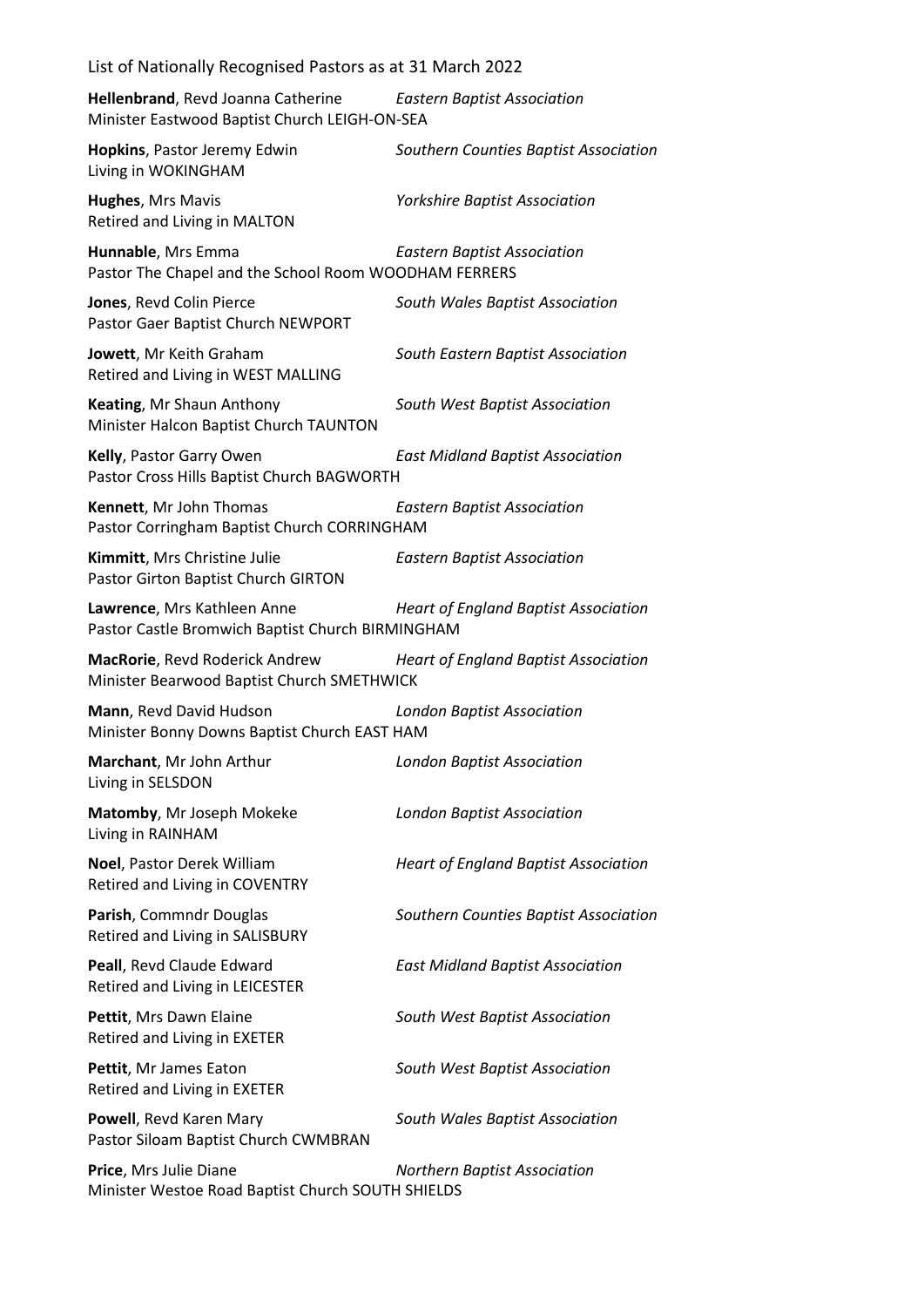| List of Nationally Recognised Pastors as at 31 March 2022                                                                                 |                                             |  |
|-------------------------------------------------------------------------------------------------------------------------------------------|---------------------------------------------|--|
| Reed, Mr Rodney James<br>Retired and Living in SEAFORD                                                                                    | South Eastern Baptist Association           |  |
| Reuben, Mr Gideon Mokshanandam<br>Pastor Britwell Baptist Church SLOUGH                                                                   | Southern Counties Baptist Association       |  |
| Ridout, Miss Alison Mary<br>Retired and Living in RYDE                                                                                    | Southern Counties Baptist Association       |  |
| Robb-Ronald, Mr Thomas<br>Retired and Living in DERBY                                                                                     | <b>East Midland Baptist Association</b>     |  |
| Sanderson, Revd Leslie John<br>Pastor Baddeley Edge Baptist Church STOKE ON TRENT and<br>Minister Butt Lane Baptist Church STOKE ON TRENT | <b>Heart of England Baptist Association</b> |  |
| Sloane, Mrs Pamela Ann<br>Retired and Living in DEVIZES                                                                                   | West of England Baptist Association         |  |
| Soble, Revd Carol<br>Pastor Raglan Baptist Church RAGLAN                                                                                  | South Wales Baptist Association             |  |
| Sumner, Mr Gordon Henry<br>Retired and Living in SOLIHULL                                                                                 | <b>Heart of England Baptist Association</b> |  |
| <b>Sweet, Mrs Tracy Michelle</b><br>Pastor Perry Beeches Baptist Church BIRMINGHAM                                                        | <b>Heart of England Baptist Association</b> |  |
| Taylor, Mr Ronald<br>Retired and Living in WALLASEY                                                                                       | North Western Baptist Association           |  |
| Teklemariam, Revd Terefe Tadesse<br>Minister Grace Gospel Church LEEDS                                                                    | <b>Yorkshire Baptist Association</b>        |  |
| Thomas, Mr John<br>Retired and Living in PENARTH                                                                                          | South Wales Baptist Association             |  |
| Tickner, Revd Barbara Gladys<br>Pastor Cottenham Baptist Church LIVERPOOL                                                                 | North Western Baptist Association           |  |
| Timewell, Mr Trevor John Robert<br>Retired and Living in SOUTHAMPTON                                                                      | Southern Counties Baptist Association       |  |
| Toft, Revd Brenda<br>Pastor Dagenham Baptist Church DAGENHAM                                                                              | <b>Eastern Baptist Association</b>          |  |
| <b>Umbers, Mr David</b><br>Retired and Living in STOURBRIDGE                                                                              | <b>Heart of England Baptist Association</b> |  |
| Uriah, Mr Owen<br>Pastor Perry Beeches Baptist Church BIRMINGHAM                                                                          | <b>Heart of England Baptist Association</b> |  |
| van Cuylenburg, Revd Mark Anthony Thornton London Baptist Association<br>Minister Fulham Baptist Church FULHAM                            |                                             |  |
| Voice, Mr David Bryan<br>Retired and Living in SELBY                                                                                      | <b>Yorkshire Baptist Association</b>        |  |
| Wain, Miss Alison Michelle<br>Minister Middleton Park Baptist Church LEEDS                                                                | <b>Yorkshire Baptist Association</b>        |  |
| Wilderspin, Mrs Pauline Joyce<br>Retired and Living in SWAVESEY                                                                           | <b>Eastern Baptist Association</b>          |  |